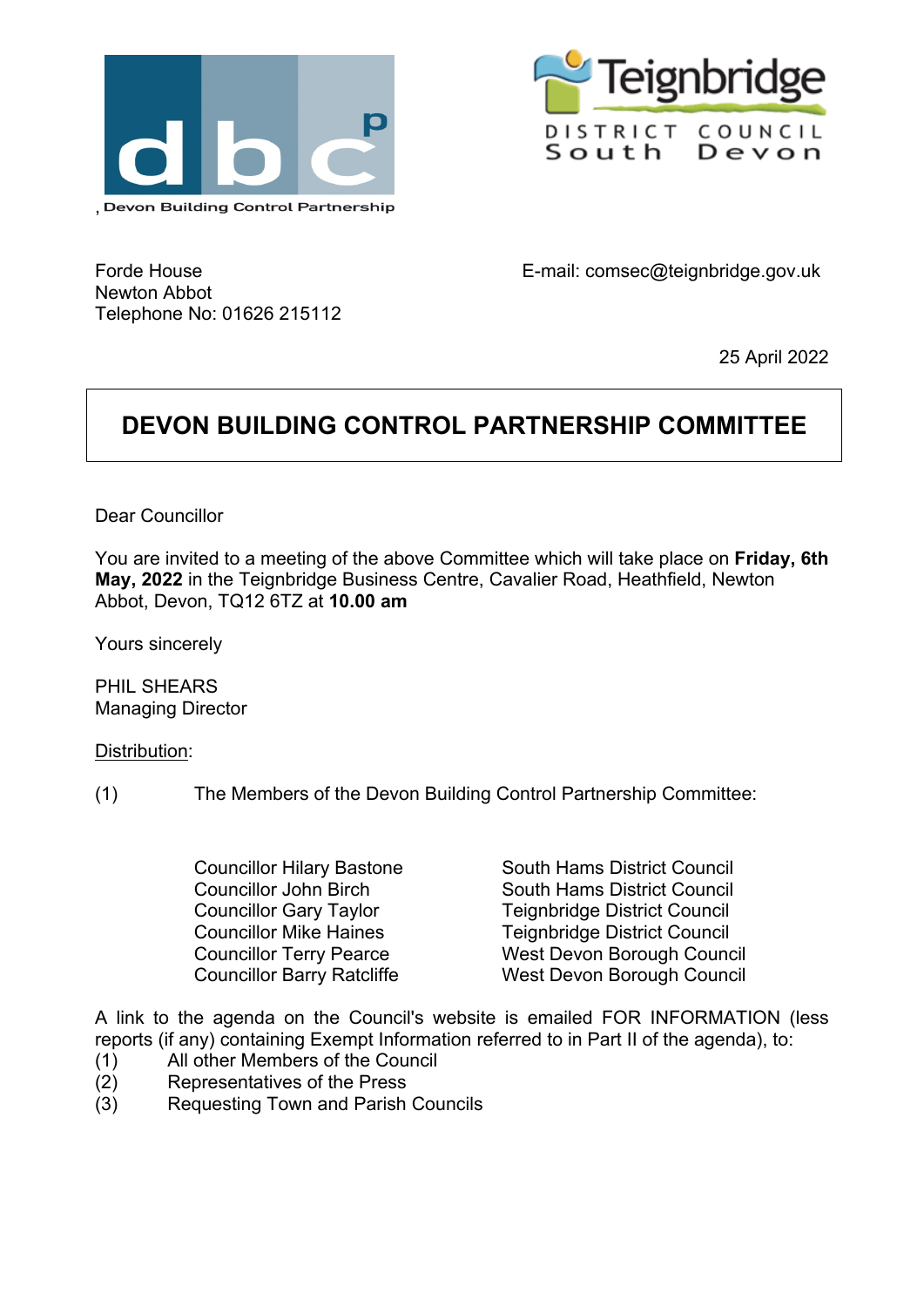### **Public Access Statement**

- There is an opportunity for members of the public to ask questions at this meeting. Please submit your questions to [comsec@teignbridge.gov.uk](mailto:comsec@teignbridge.gov.uk) two working days before the meeting.
- If you would like this information in another format, please telephone 01626 361101 or e-mail [info@teignbridge.gov.uk](mailto:info@teignbridge.gov.uk)
- Agendas and reports are normally published on the Council's website <http://www.teignbridge.gov.uk/agendas> 5 working days prior to the meeting. If you would like to receive an e-mail which contains a link to the website for all forthcoming meetings, please email [comsec@teignbridge.gov.uk](mailto:comsec@teignbridge.gov.uk)
- Reports in Parts I and III of this agenda are for public information. Any reports in Part II are exempt from publication due to the information included, under the provisions of the Local Government Act 1972.

## **A G E N D A**

#### **Part I**

#### **Part I (Open to the Public)**

- 1. Apologies for absence
- 2. Minutes (Pages 5 6)
- 3. Declarations of interest.

If Councillors have any questions relating to predetermination or interests in items on this Agenda, please contact the Monitoring Officer in advance of the meeting.

- 4. Part 1 Operation Report (Pages 7 10)
- 5. Local Government (Access to Information) Act 1985 Exclusion of Press and Public

**RECOMMENDED** that, under Section 100A(4) of the Local Government Act 1972, the press and public be excluded from the meeting of the particular item(s) on the grounds that it involve(s) the likely disclosure of exempt information as defined in the relevant paragraphs of Part 1 of Schedule 12A of the Act.

#### **Part II (Private)**

**Items which may be taken in the absence of the Public and Press on grounds that Exempt Information may be disclosed.**

- 6. Part 2 May 2022 Operational report (Pages 11 16)
- 7. Part 2 Operational Plan Q4 2021-22 (Pages 17 30)